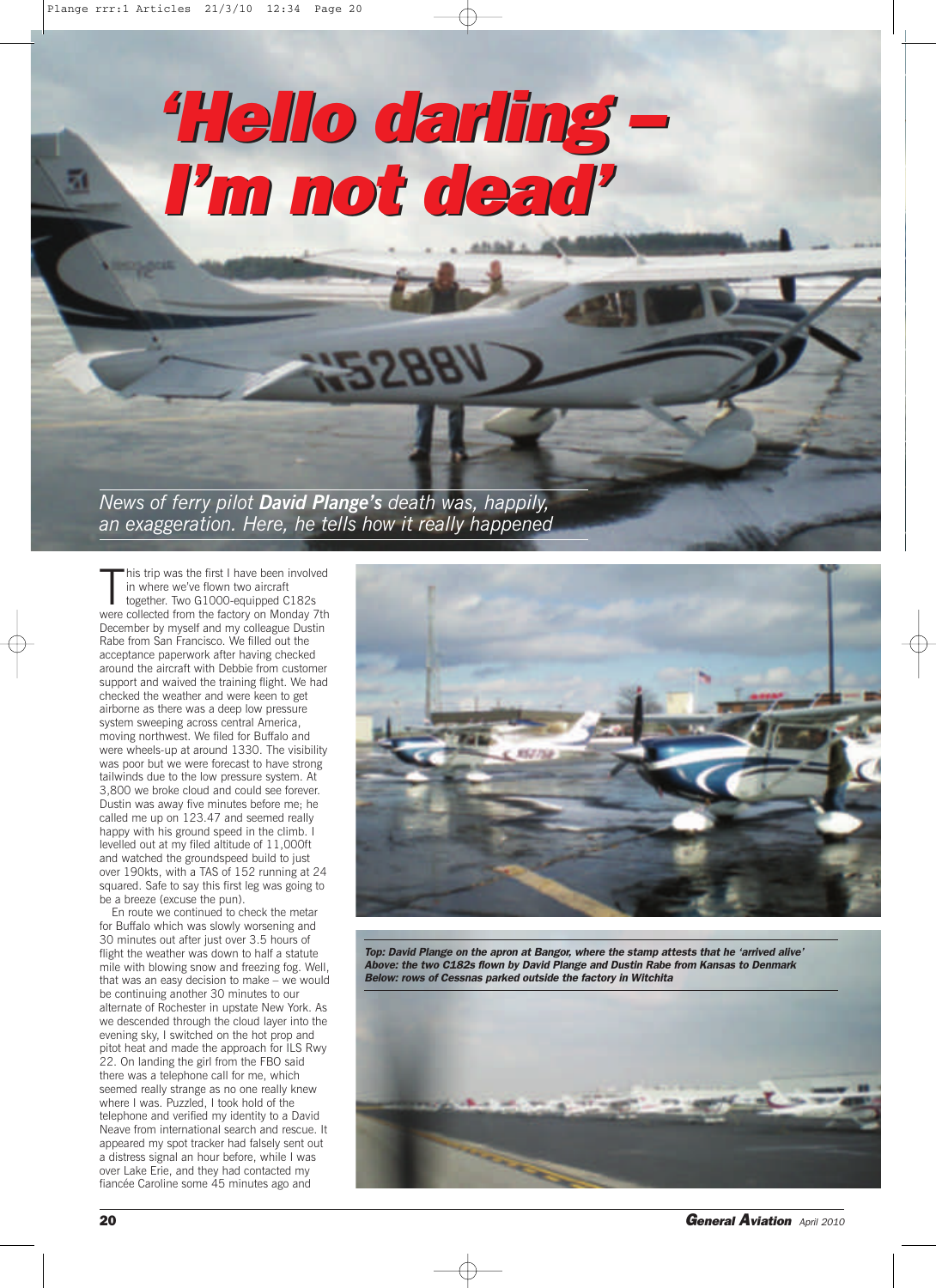

informed her that the aircraft had gone down! Imagine that. I called home and found a sobbing wreck on the other end of the phone – Caroline simply couldn't believe she was talking to me, and I was alive and well. She said she'd gone into our 18-month-old baby Bailey's room and stood staring at him, thinking he would never see his daddy again. It was a horrible experience for her. Suffice it to say I decided we would stay for the night in Rochester so I could get my head around what had just happened.

We decided we would get an early start the next morning to try and make Goose Bay after

#### *Above: flying up the fjord towards Narsarsuaq in blustery winds Right: a welcome first sight of the runway at Narsarsuaq*

stopping in Bangor to clear customs. On finals to Bangor I was slotted in behind a Canadair regional jet and given the usual 'caution, wake turbulence' call. I landed across the snowbanks onto the tarmac of runway 15. We had a relatively quick turnaround and I got the usual quirky stamp in the log which reads 'Arrived alive in KBGR'. After departing we climbed respectively up to 13000 and 11000, and again on 123.47 we determined we were about seven miles apart in bright clear skies, so we elected to cancel IFR and close up to fly in formation. This was probably the most fun leg of the trip and we managed to get some great video footage – it's on Youtube if you want to have a look at

http://www.youtube.com/watch?v=jTxJsiNW6l 0. We arrived in Goose Bay at around 1830 and weren't able to get in at our favoured hotel, North 2, so we booked into the Labrador Inn, which we'd always been warned to steer clear of – but surprisingly it was quite comfortable. We ate as usual at the famous Trappers Cabin, where you order a steak of your choice and they deliver it raw on a plate,

then you walk it across to the indoor BBQ and cook it to your taste, to coincide with the waitress bringing out your portion of fries, onions and mushrooms.

Next morning we booked our wake up call for 0530 and were collected at 0600 by a Woodwards aviation rep. We made the short journey to the apron and scrutinised the weather and winds. The trip was do-able, and we opted for a full one-hour pre-heat per aircraft. It was minus 16 with minus 27 wind chill factor. I was first up, and when the preheat finished I started my aircraft to get the engine and oil up to operating temperature

while Dustin's was being pre-heated. We then set about removing the coating of frost with deicing fluid and a soft brush – certainly not kind on the hands. We eventually managed to get airborne and landed some five hours later at a blustery Narsarsuaq after flying down the fjord and contending with 40 knot gusting winds. Unbelievably, the surface wind was calm.

I got out of the aircraft and shook my arms to get the blood flowing again. We overnighted in the one hotel in town and had a nice meal, over which we met some interesting pilots who were part of a crew working for Hawker Beechcraft. They were assigned to deliver 50

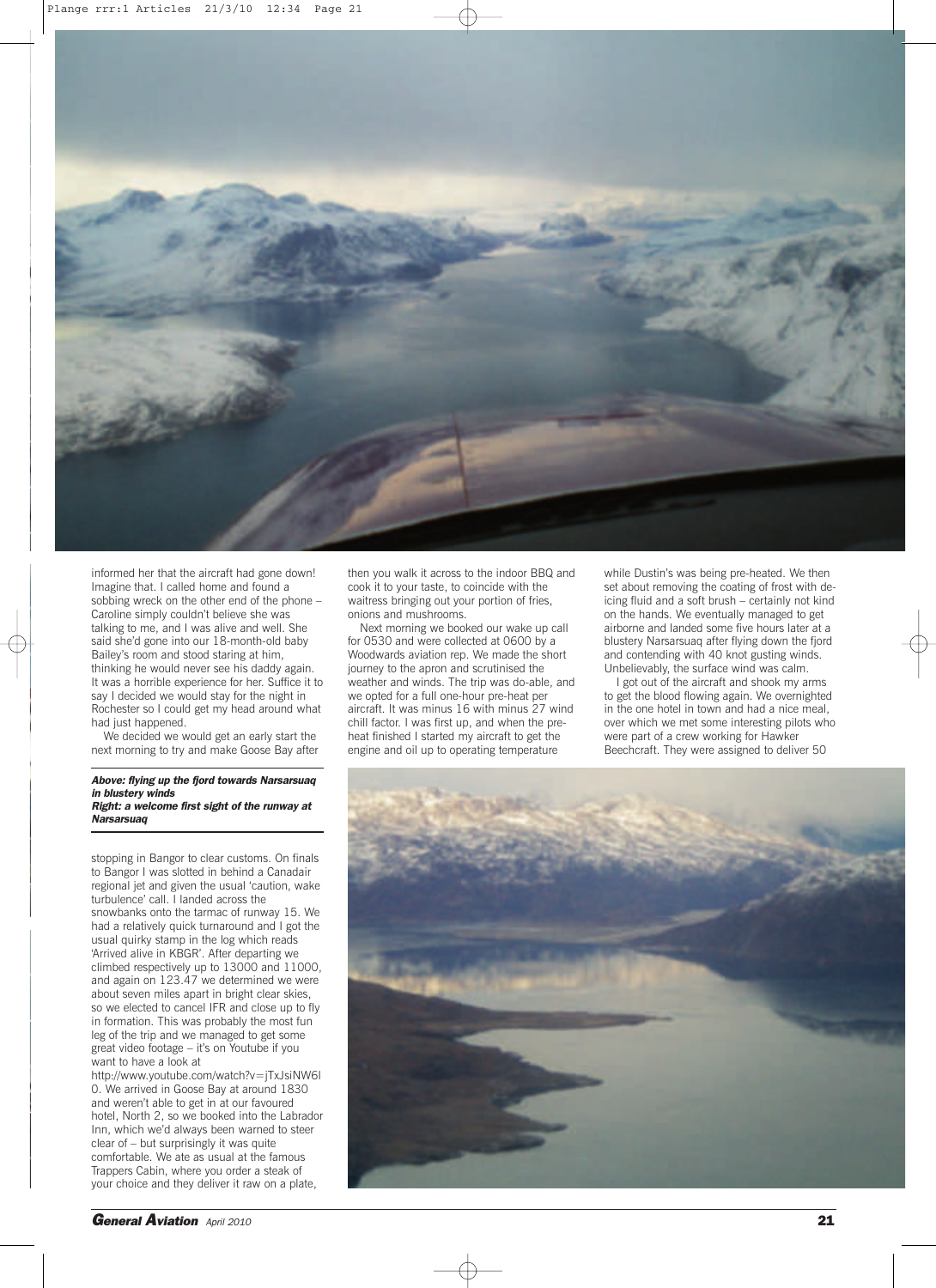

T-6 Texan aircraft to Jordan, Israel and Iraq. These jet props looked great, but then they started telling us that they are always freezing and have no de-ice, the internal heating doesn't work and they are usually at 28,000 as that's the highest they can fly without RVSM, so its pretty cold up there. They have 2hr 46 minutes to reserve, and so could only take a nett zero wind component for the crossing. This was really interesting to learn,



although it took a bit of perceived glamour away.

The next morning at breakfast they had worked the trip out to 2hr 45 to Reykjavik and they were happy to be going. Another minute and they'd have been waiting until the winds improved.

## **Attack of the Ice Feds**

Our crossing time to Keflavik was around 4.5hr and when we landed and refuelled, we taxied across to South Air to find two Icelandic CAA representatives. They requested to check the aircraft's paperwork and look inside the cockpits. They weren't happy with the paperwork for Dustin's HF radio, so we were grounded until they decided what to do. They eventually stated that they wanted the installation removed by an FAA approved A&P, but they would not do it until Monday due to the 60knot winds and driving rain at the surface. About an hour later two more ferry flights arrived direct from St John's. These two brand new 172s were tanked and it transpired that it was actually these two aircraft that the CAA officials were looking for. Talk about being in the wrong place at the wrong time! It cost €1000 for the HF installation to be removed, which took 30 minutes. We spent a couple of

> *Top left: lined up on 07 at BGBW, Narsarsuaq*

*Left: T-6 Texan – with no de-ice or internal heating, they're no fun at FL280 over the Atlantic*

*Below: beautiful weather but uninviting forced landing territory over the Greenland icecap*